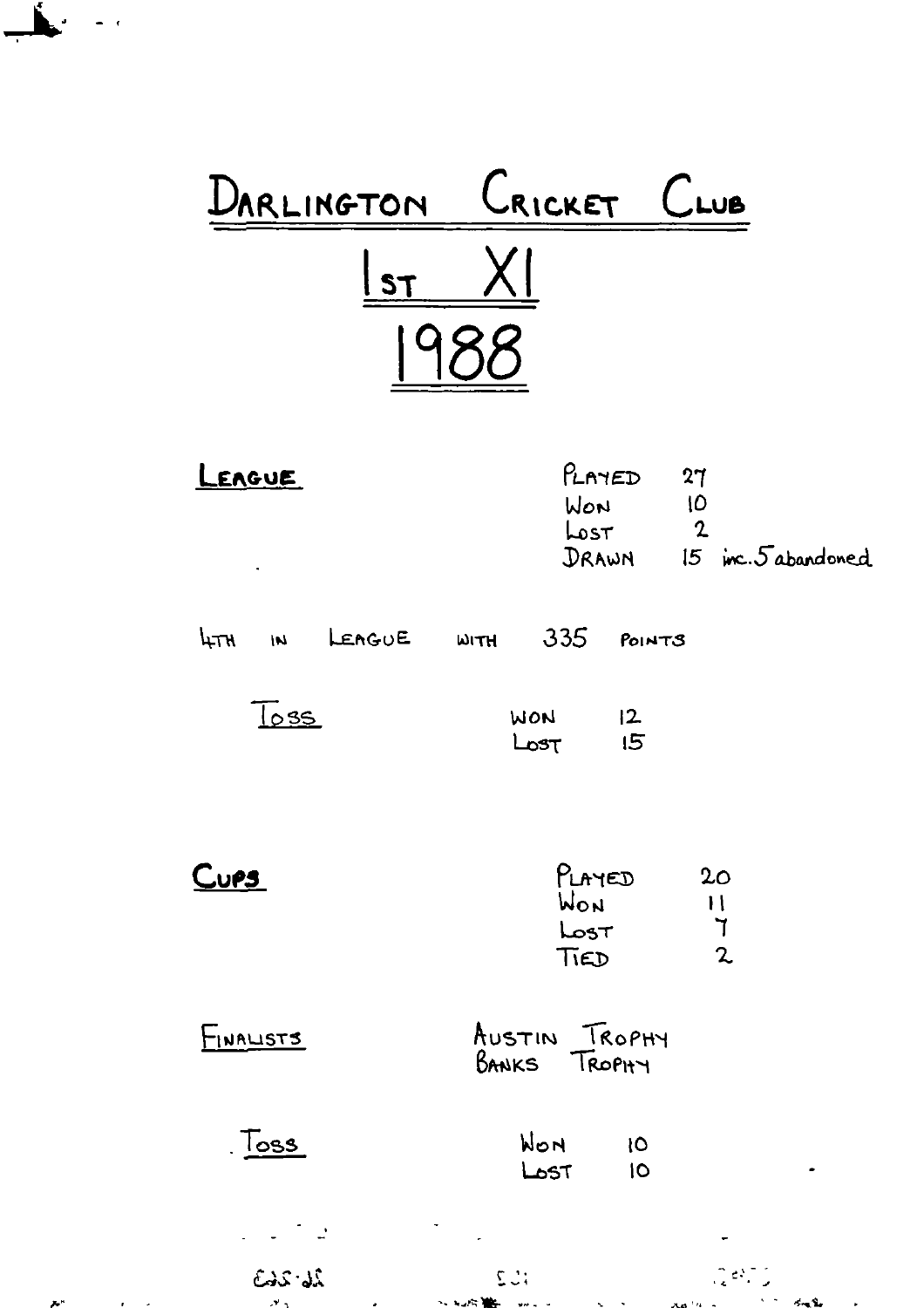LEAGUE

|                | Matches Inn <sup>9</sup> Runs Score |                  |               |                                |                     | not Compd<br><u>Out</u> Inn <sup>9</sup> | rverage        | Faced          | $Bals$ , $Balls$<br>∕ใับก | numbr<br><u>lus</u> | حما                                |
|----------------|-------------------------------------|------------------|---------------|--------------------------------|---------------------|------------------------------------------|----------------|----------------|---------------------------|---------------------|------------------------------------|
| JW LISTER      | $2 -$                               | 26               | 1017          | 107 <sup>th</sup>              | L                   | 20                                       | 50.65          | 2107           | 2072                      | 124                 | $\mathbf 0$                        |
| N A RIDDELL    | 26                                  | $\mathbf{z}_b$   | 779           | $100^{\circ}$                  | 7                   | ۱۹                                       | 41             | 1255           | 1.611                     | $8+$                | 21                                 |
| T J HAGGIE     | 25                                  | 25               | 74)           | 97                             | ł                   | $\lambda_{\text{+}}$                     | 30.875         | 1403           | 1.893                     | 88                  | 0                                  |
| J.A. SINGLETON | 23                                  | 18               | 322           | 59*                            | 3                   | 15                                       | 21467          | 682            | 2.118                     | 37                  | 1                                  |
| T W. BLACKBURN | 17                                  | သ                | 207           | 31                             | $\overline{2}$      | 18                                       | 11.5           | b12            | 2957                      | 13                  | 0                                  |
| K RODDY        | 15                                  | 13               | 115           | 33                             | $\overline{2}$      | $\mathbf{1}$                             | 10 455         | 204            | 1714                      | 10                  | $\mathbf{I}$                       |
| MOODY<br>G.    | 23                                  | 16               | 121           | Ių                             | $\overline{3}$      | 13                                       | 9.308          | 215            | 2025                      | 4                   | O                                  |
| DC S. EVERALL  | 19                                  | $\mathfrak{a}$   | 60            | 32                             | 4                   | 1                                        | 8.571          | 128            | 2.133                     | 6                   | 0                                  |
| तेखि<br>batted |                                     |                  |               |                                |                     |                                          |                |                |                           |                     |                                    |
| SW CROWTHER    | t                                   | I                | 52            | 52                             | 0                   |                                          | 52             | ٩o             | 73                        | $\mathbf 7$         | $\circ$                            |
| J JOHNSTON     | 23                                  | 8                | 22            | <u>।</u> ୁ                     | 7                   |                                          | 22             | 82             | 3727                      | $\overline{2}$      | $\mathbf 0$                        |
| A R FOTHERGILL | 16                                  | ٩                | 145           | $b2$ <sup>*</sup>              | $\overline{2}$      | 7                                        | 20.74          | 178            | 123                       | $\mathbf{1}$        | 4                                  |
| N.M WHALEY     | 4                                   | $\ddot{\bullet}$ | 15            | $9^{\bullet}$                  | $\overline{2}$      | $\overline{2}$                           | 125            | 95             | 3⊬                        | 1                   | $\mathcal O$                       |
| A RAINE        | $\mathfrak{p}$                      | ١                | L             | Ļ,                             | $\ddot{\mathbf{O}}$ |                                          | 6              | רו             | 2.833                     | $\circ$             | 0                                  |
| K D MOTT       | 24                                  | 8                | 26            | 1                              | $\overline{3}$      | 5                                        | 5.2            | 54             | 2.077                     |                     | $\overline{2}$<br>$\mathbf{I}$     |
| A D RIXON      | ٩                                   | $\overline{1}$   | II.           | S                              | $\overline{2}$      | 5                                        | 2.2            | 44             | 4                         | $\mathbf 2$         | $\mathcal{O}$                      |
| M W HATCH      | 24                                  | Ľ                | $\frac{1}{2}$ | $\vec{3}$                      | $\overline{c}$      | $\overline{c}$                           | $\overline{2}$ | 21             | 5.25                      | Ō                   | $\mathsf{\Omega}$                  |
| J Murphy<br>A  | ١                                   | f.               | 5             | $\overline{\mathbf{z}}$        | O                   | ١                                        | $\mathbf{2}$   | 3              | 1:5                       |                     | $\circ$<br>O                       |
| N RAINE        | $\overline{z}$                      | $\mathbf{z}$     | 20            | $\mathbf{u}$                   | $\overline{2}$      | Ō                                        |                | 38             | H                         |                     | $\mathbf 0$<br>$\mathbf{2}$        |
| BIGLIN<br>A    | 3                                   |                  |               | $\overline{0}$<br>$\mathbf{o}$ |                     | Ò                                        |                | $\overline{1}$ |                           |                     | $\mathbf 0$<br>$\ddot{\mathsf{o}}$ |
| G SPENCE       |                                     |                  |               | $0^{\frac{1}{1}}$<br>Ō         |                     | $\circ$                                  |                | $\overline{2}$ |                           | Ō                   | $\mathcal{O}$                      |

 $\mathcal{L}$ 

 $\overline{\phantom{0}}$ 

ı

 $\hat{\mathcal{L}}$ 

| <u>Played but did not bat</u> |  |  |
|-------------------------------|--|--|
| MOBOA T                       |  |  |
| C FAIREY                      |  |  |

P MELLOR 1

| RUNS SCORED FOR | WICKETS LOST | AVERAGE |
|-----------------|--------------|---------|
| 3992            | 152          | 26.263  |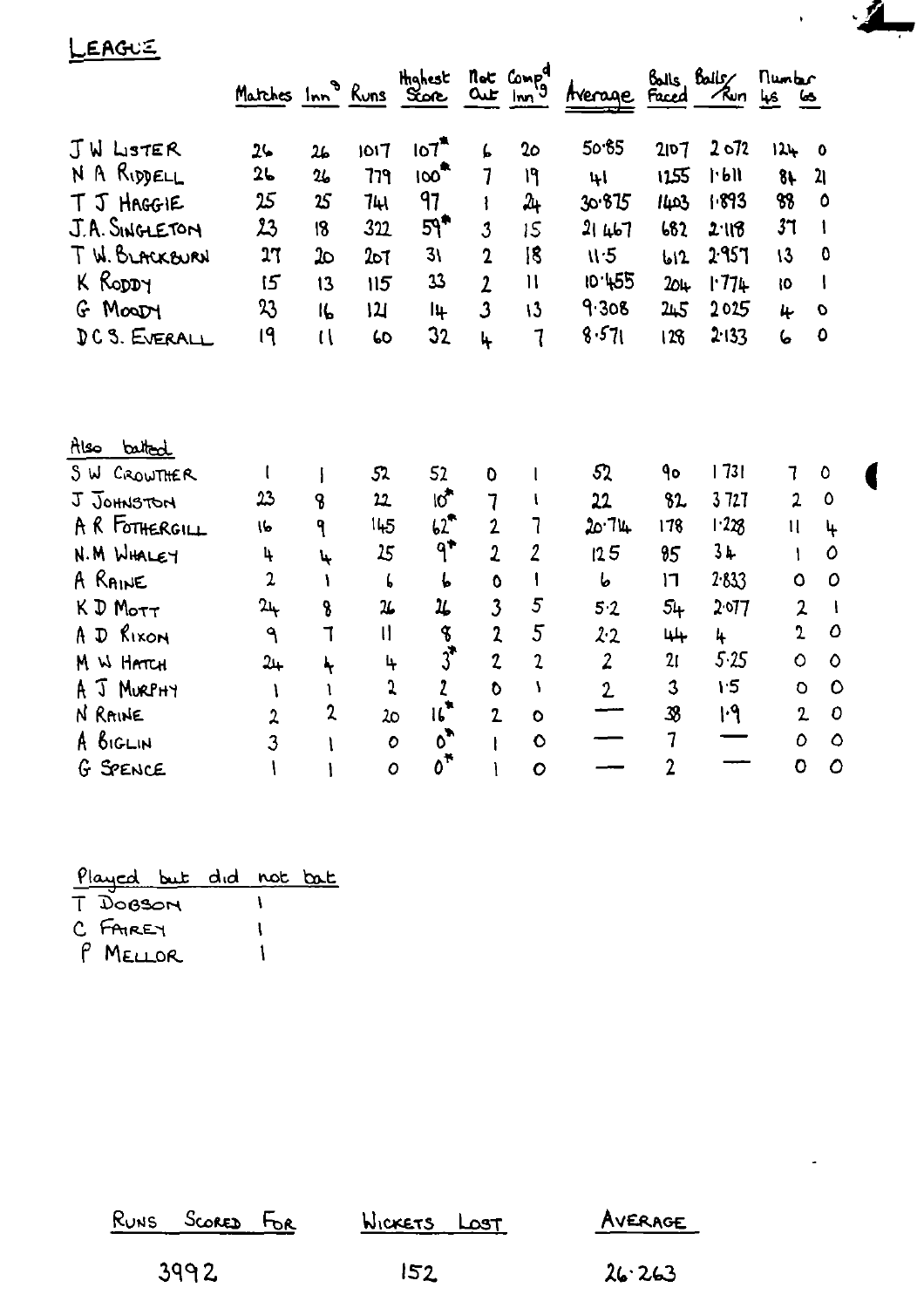|                    | <u>Bahs</u>    |              | <u>Overs Mdn Runs</u> |             | WRE            | <u>Average</u> | Best<br>Bowling | $R_{\text{max}}$<br>over white |                | n.<br>bolls   |
|--------------------|----------------|--------------|-----------------------|-------------|----------------|----------------|-----------------|--------------------------------|----------------|---------------|
| J. JOHNSTON        | 1955           | 323          | 93                    | 720         | 2ما            | 11.613         | 1-40            | 2 2 2 9                        | 4              | $1 +$         |
| M W. HATCH         | 2246           | 372          | 81                    | 1221        | 62             | 19.694         | $7 - 13$        | 3.282                          |                | 13            |
| $D.$ Morr<br>K.    | <b>964</b>     | $160 - 4$    | 17                    | 655         | عہ             | 32.75          | $4 - 18$        | 4077                           | $\overline{2}$ | 3             |
| <u>Also bowled</u> |                |              |                       |             |                |                |                 |                                |                |               |
| A BIGLIN           | 24             | 4            |                       | 8           |                | 8              | $1 - 8$         | $\mathbf 2$                    | O              | $\circ$       |
| T J. HAGGIE        | 54             | 9            | $\mathbf{2}$          | ᄮ           | $\mathbf{2}$   | 12             | $1 - 15$        | 2.667                          | $\mathbf O$    | $\circ$       |
| P. MELLOR          | $\mathfrak{F}$ | 6            |                       | 15          |                | 15             | 145             | 2.5                            | U              | $\circ$       |
| N.M WHALEY         | 37             | 6            | $\mathbf 0$           | $+2$        | I              | $+2$           | $1 - 22$        | $\mathbf 7$                    |                | $\mathcal{O}$ |
| G Moady            | $35+$          | 59           | L                     | جبد         | $\overline{5}$ | 48.L           | $2 - 13$        | <b>4'102</b>                   | $\bullet$      | $\mathbf{o}$  |
| A RAINE            | 112            | 18           | $\overline{2}$        | 79          | ł              | 79             | $1 - 57$        | 4389                           | $\circ$        | 5             |
| T. W BLACKBURN     | 6              |              | O                     | $\mathbf l$ | $\bullet$      |                | $O - 1$         | V                              | $\circ$        | Ō             |
| J.A. SINGLETON     | ι              |              | $\mathbf o$           | $\mathbf 2$ | O              |                | $0 - 2$         | $\overline{a}$                 | $\circ$        | $\circ$       |
| N A. RIDDELL       | ζ              |              | $\mathbf o$           | 10          | $\bullet$      |                | $0 - 10$        | 10                             | 0              | $\circ$       |
| AD RIXON           | 18             | $\mathbf{3}$ | $\mathbf 0$           | 16          | $\bullet$      |                | $0 - 5$         | 5.333                          | $\circ$        | $\mathbf{o}$  |
| C FAIREY           | 27             | 4            | $\mathbf 0$           | 23          | 0              |                | $0 - 13$        | 5.75                           | $\overline{2}$ | 1             |
| A J. MURPHY        | 132            | 22           | 4                     | 93          | $\mathbf 0$    |                | $0 - 93$        | 4.227                          | $\bullet$      | $\circ$       |
| Carches            |                |              |                       |             |                |                |                 |                                |                |               |
| DCS EVERALL        | 15             |              |                       | K.D. MOTT   | 4              |                | S.W CROWTHER )  |                                |                |               |

| J Y Y YENTIL    | r » ror            | <b>S' MUSHITER</b> |  |
|-----------------|--------------------|--------------------|--|
| N A RIDDELL     | DOBSON             | J. JOHNSTON        |  |
| JA SINGLETON    | G MOODY            | P. MELLOR          |  |
| A R. FOTHERGILL | $T.S.$ HAGGIE $2$  | A. RAINE           |  |
| TW BLACKBURN    | $M.W$ HATCH $\int$ | A D RIXON          |  |
| $J$ W. LISTER   | A BIGLIN           | K Roppy            |  |
|                 |                    |                    |  |

 $\frac{1}{2} \left( \frac{1}{2} \frac{d \Delta}{d \Delta} \right) = 0.01$ 

Stumpings DC.S. EVERALL 7 AR FOTHERGILL 1

|                       | <u>Bowled</u>  | CAUGHT        | LBW     | STUMPED |
|-----------------------|----------------|---------------|---------|---------|
| U JOHNSTON            | 2 <sub>O</sub> | 23            | 16      |         |
| M W HATCH             | דו             | 29            | π       | 5       |
| K D. MOTT             |                | 12            |         |         |
| A BIGLIN              |                |               |         |         |
| TJ. HAGGIE            |                |               |         |         |
| $P$ MELLOR            |                |               |         |         |
| N M WHALEY            |                |               |         |         |
| $G$ Moody             | 2              | ŋ             |         |         |
| A. RAINE              |                |               |         |         |
|                       | 47             | 7٥            | 40      |         |
| <b>RUNS</b><br>SCORED | AGAINST        | WICKETS TAKEN | Average |         |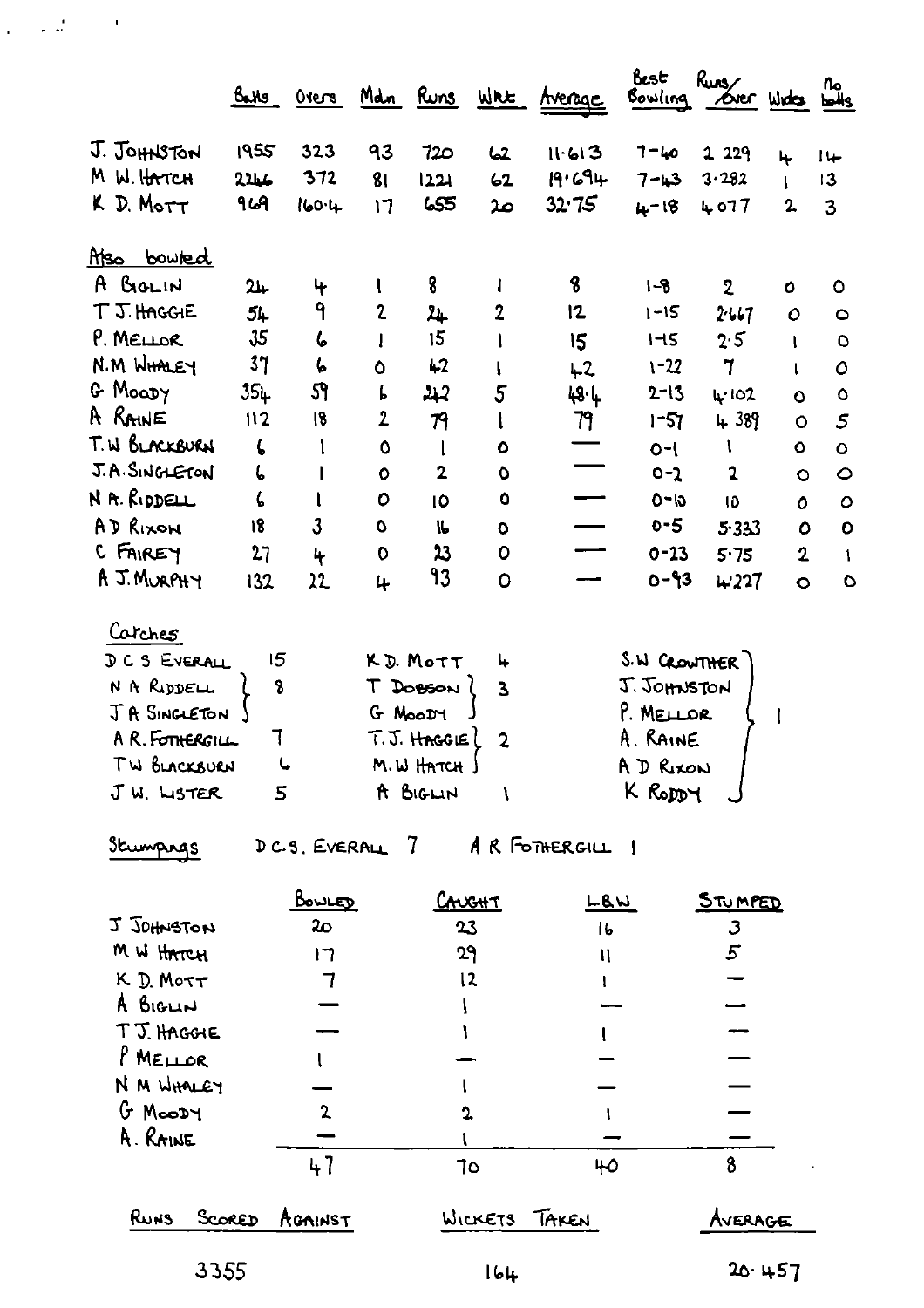|                                                                                                                                   |                                                |                                                                       |                                              | Highest                                                        | Mot Comp <sup>al</sup>                                                  |                        |                                                     |                                                                 | Balls Balley                                                        | number                                                                                       |                                              |
|-----------------------------------------------------------------------------------------------------------------------------------|------------------------------------------------|-----------------------------------------------------------------------|----------------------------------------------|----------------------------------------------------------------|-------------------------------------------------------------------------|------------------------|-----------------------------------------------------|-----------------------------------------------------------------|---------------------------------------------------------------------|----------------------------------------------------------------------------------------------|----------------------------------------------|
|                                                                                                                                   | <u>Matches</u> Inn <sup>9</sup> Runs           |                                                                       |                                              | Sore                                                           | $OL$ $Inr3$                                                             |                        | Avenue                                              | <u>Frad</u>                                                     | ๛                                                                   | ڪيا                                                                                          | <u>ls</u>                                    |
| J W LISTER                                                                                                                        | 19                                             | 18                                                                    | 483                                          | $67$ <sup>*</sup>                                              | $\mathfrak{Z}$                                                          | 15                     | $32 - 2$                                            | 750                                                             | 1.553                                                               | 4 <sub>b</sub>                                                                               | O                                            |
| N A. RIDDELL                                                                                                                      | 11                                             | 16                                                                    | 391                                          | 49                                                             | $\overline{3}$                                                          | 13                     | 77ه∙ه3                                              | 493                                                             | $12 - 1$                                                            | 29                                                                                           | $\sqrt{2}$                                   |
| TJ HAGGIE                                                                                                                         | $\mathfrak{u}$                                 | IL                                                                    | لبراني                                       | 45                                                             | 2                                                                       | Ì4                     | 29.714                                              | २००                                                             | 1.454                                                               | 38                                                                                           | $\overline{\mathbf{z}}$                      |
| A R FOTHERGILL                                                                                                                    | $\overline{13}$                                | 9                                                                     | 105                                          | $35^{\circ}$                                                   | 4                                                                       | $\overline{S}$         | 21                                                  | 147                                                             | $\mathbf{H}$                                                        | $\mathbf{3}$                                                                                 | ┡                                            |
| T W. BLACKBURN                                                                                                                    | 18                                             | 18                                                                    | 158                                          | 33                                                             | 9                                                                       | 9                      | <b>556 קו</b>                                       | 28 <sub>0</sub>                                                 | 1772                                                                | $\boldsymbol{\delta}$                                                                        | D                                            |
| JA SINGLETON                                                                                                                      | 15                                             | 14                                                                    | 13.                                          | 51                                                             | 0                                                                       | I4                     | 971                                                 | $22 +$                                                          | 1647                                                                | 13                                                                                           | $\mathbf 0$                                  |
| K RODDY                                                                                                                           | $\mathfrak n$                                  | ٩                                                                     | 50                                           | 17                                                             | $\boldsymbol{2}$                                                        | $\overline{7}$         | $71 - 3$                                            | 78                                                              | 156                                                                 | 4                                                                                            | $\mathbf 0$                                  |
| G MOODY                                                                                                                           | 18                                             | 4                                                                     | 73                                           | 32                                                             | 3                                                                       | $\mathbf{H}$           | 6636                                                | 115                                                             | 1575                                                                | 5                                                                                            | O                                            |
| Also batted<br>A D RIXON<br>D CS EVERALL<br><b>DOBSON</b><br>A BIGLIN<br>A J. CROWTHER<br>$K$ D. Mort<br>J JOHNSTON<br>M.W. HATCH | 7<br>13<br>$\mathbf{I}$<br>ι<br>17<br>15<br>17 | 4<br>5<br>ŧ<br>2<br>$\mathbf{r}$<br>2<br>3<br>$\overline{\mathbf{2}}$ | ЪI<br>46<br>$\mathbf{q}$<br>۹<br>L<br>5<br>1 | $23*$<br><del>"</del> ک<br>٩<br>ר*<br>$5^*$<br>$3*$<br>3<br>ູງ | $\boldsymbol{3}$<br>$\overline{\mathfrak{c}}$<br>$\mathbf{o}$<br>ı<br>١ | Ł<br>$\mathbf{3}$<br>2 | 31<br>15333<br>۹<br>9<br>ι<br>2.5<br>$\overline{2}$ | 30<br>38<br>$\mathbf{7}$<br>$\mathbf{I}$<br>16<br>l٥<br>10<br>4 | 0.968<br>0.826<br>078<br>1222<br>2.41<br>$1 - 47$<br>$\lambda$<br>2 | $\mathbf{L}$<br>2<br>$\bullet$<br>1<br>$\mathbf{I}$<br>$\circ$<br>$\mathbf 0$<br>$\mathbf O$ | $\bullet$<br>$\mathbf o$<br>O<br>٥<br>0<br>0 |
| A RAINE                                                                                                                           |                                                |                                                                       |                                              |                                                                |                                                                         | 0                      |                                                     | $\overline{2}$                                                  | $\overline{1}$                                                      | $\circ$                                                                                      | $\circ$                                      |
|                                                                                                                                   |                                                |                                                                       |                                              |                                                                |                                                                         |                        |                                                     |                                                                 |                                                                     |                                                                                              |                                              |

 $\label{eq:2} \mathcal{A} = \mathcal{A} \mathcal{A} = \mathcal{A}$ 

 $\begin{array}{c} 1 \\ 1 \\ 2 \\ 3 \\ 4 \end{array}$ 

# Played but did not bat

 $C<sub>UPS</sub>$ 

| NM WHALEY    | L |
|--------------|---|
| R HATTERSLEY |   |
| N RAINE      | ı |
| S G RODELL   | ١ |
| I TAYLOR     | l |
| D WHEELER    |   |

| RUNS SCORED FOR | WICKETS LOST | AVERAGE |
|-----------------|--------------|---------|
| 2127            | ୍ରବ          | 21 485  |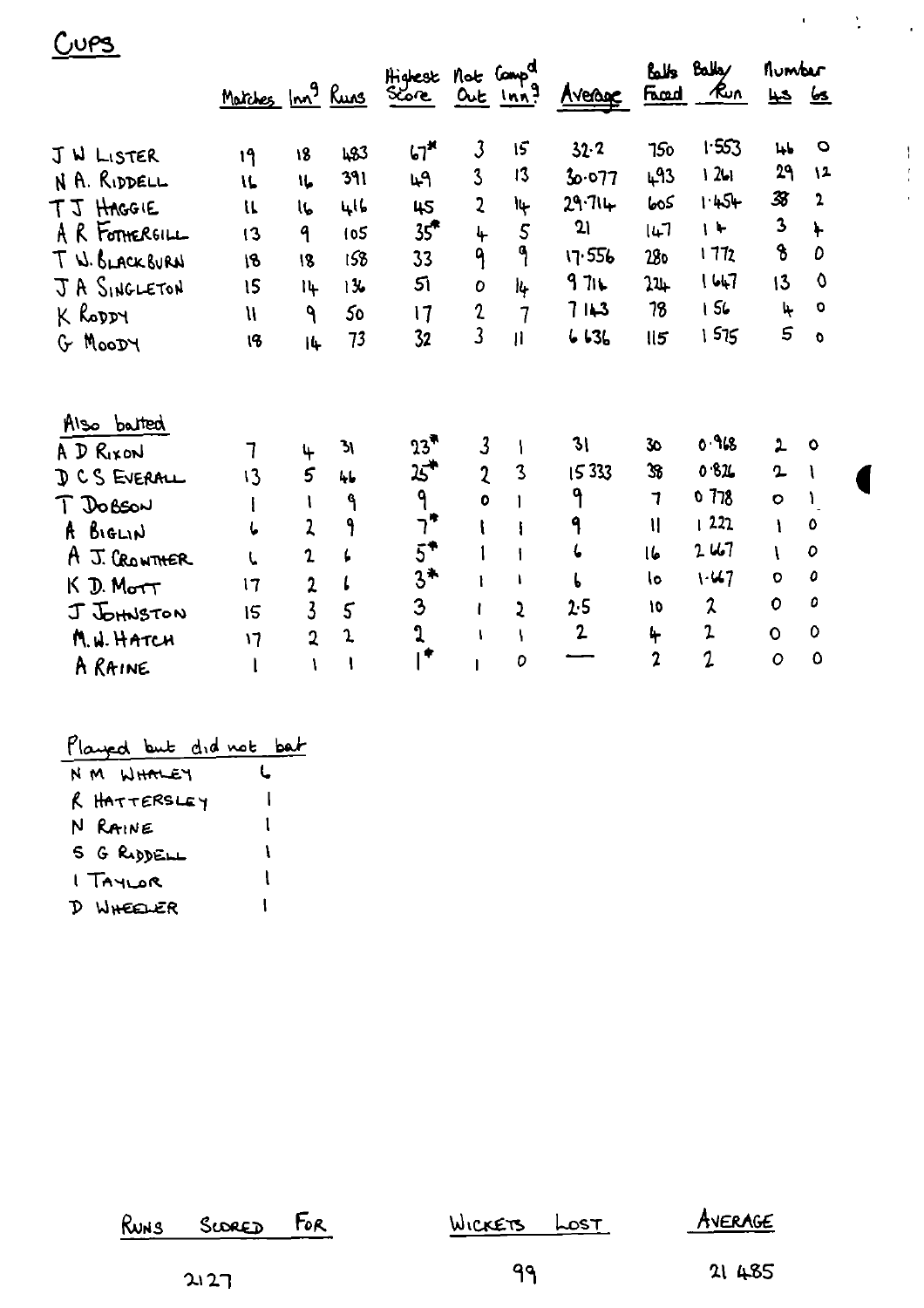| K. Mott<br>482<br>79.4<br>353<br>3 <sub>o</sub><br>11.767<br>$6 - 2 +$<br>4431<br>$\mathbf{L}$<br><b>J</b> JOHNSTON<br>136.3<br>824<br>12.529<br>$3+$<br>$6 - 25$<br>3.121<br>22<br>426<br>3.988<br>38<br>M W HATCH<br>17526<br>$6 - 40$<br>1011<br>167<br>12<br>666<br>htso bowled<br>A D RIXON<br>33<br>9<br>5<br>18<br>$2 - 18$<br>2<br>3.6<br>$\bullet$<br>8<br>$\mathbf{3}$<br>NM WHALEY<br>51<br>17<br>$3 - 40$<br>L3<br>6375<br>$\mathbf{I}$<br>109<br>18<br>$G$ Moody<br>17.5<br>5833<br>$2 - 23$<br>$\blacktriangleright$<br>105<br>$\circ$<br>A RAINE<br>69<br>50<br>455<br>$\mathbf{u}$<br>50<br>$1 - 50$<br>$\mathbf{I}$<br>$\bullet$<br>J W LISTER<br>59<br>$+538$<br>79<br>$1 - 1$<br>13<br>S <sup>q</sup><br>$\bullet$<br>$\mathbf{I}$<br>A BIGLIN<br>63<br>84<br>63<br>$1 - 2$<br>45<br>14<br>$\bullet$<br>Ł<br>R HATTERSLEY<br>5.5<br>4<br>$22$<br>$\bullet$<br>24<br>$\mathbf O$<br>$\overline{\phantom{0}}$<br>$O - 22$<br>45<br>T J HAGGIE<br>7.5<br>38<br>6<br>$O - 17$<br>$\bullet$<br>$\circ$<br><u>Catches</u><br>A R FOTHERGILL $9 + 2(\text{sub})$<br>$J.W$ ListER $(2)$<br>TW.BLACKBURN<br>NA RUDELL<br>K Mott<br>A J CROWTHER<br>$\mathbf 7$<br>$\overline{3}$<br>A BIGLIN<br>TJ HAGGIE<br>G MoaDY<br>$\zeta$<br>K RODDY<br>$\mathsf{A}$<br>D RIXON /1<br>MW HATCH<br>JA SNGLETON<br>N M WHALEY<br>DCS EVERALL 5<br>DCS EVERALL<br>$\boldsymbol{\delta}$<br>A R FOTHERGILL<br>$\ddot{+}$<br>Stumpings<br><u>Bowled</u><br><u>L B.W</u><br>كسطلت<br><u>Stumped</u><br>K. Mort<br>15<br>2<br>13<br>5<br>$rac{2}{5}$<br>J JOHNSTON<br>17<br>lo<br>M.W HATCH<br>21<br>II<br>A D RIXON<br>NM WHALEY<br>2<br>G. MOODY<br>$\overline{2}$<br>A RAINE |                              | $R_{\text{uns}}$<br><b>Over Mides</b> buils | Best<br>$B_{\alpha\omega}$ ling | Average | Wrt | Runs | Mdn | Overs | Bails |  |
|--------------------------------------------------------------------------------------------------------------------------------------------------------------------------------------------------------------------------------------------------------------------------------------------------------------------------------------------------------------------------------------------------------------------------------------------------------------------------------------------------------------------------------------------------------------------------------------------------------------------------------------------------------------------------------------------------------------------------------------------------------------------------------------------------------------------------------------------------------------------------------------------------------------------------------------------------------------------------------------------------------------------------------------------------------------------------------------------------------------------------------------------------------------------------------------------------------------------------------------------------------------------------------------------------------------------------------------------------------------------------------------------------------------------------------------------------------------------------------------------------------------------------------------------------------------------------------------------------------------------------------------------------------------------------|------------------------------|---------------------------------------------|---------------------------------|---------|-----|------|-----|-------|-------|--|
|                                                                                                                                                                                                                                                                                                                                                                                                                                                                                                                                                                                                                                                                                                                                                                                                                                                                                                                                                                                                                                                                                                                                                                                                                                                                                                                                                                                                                                                                                                                                                                                                                                                                          |                              |                                             |                                 |         |     |      |     |       |       |  |
|                                                                                                                                                                                                                                                                                                                                                                                                                                                                                                                                                                                                                                                                                                                                                                                                                                                                                                                                                                                                                                                                                                                                                                                                                                                                                                                                                                                                                                                                                                                                                                                                                                                                          | $\mathbf{5}$<br>$\mathbf{I}$ |                                             |                                 |         |     |      |     |       |       |  |
|                                                                                                                                                                                                                                                                                                                                                                                                                                                                                                                                                                                                                                                                                                                                                                                                                                                                                                                                                                                                                                                                                                                                                                                                                                                                                                                                                                                                                                                                                                                                                                                                                                                                          | $\overline{2}$               |                                             |                                 |         |     |      |     |       |       |  |
|                                                                                                                                                                                                                                                                                                                                                                                                                                                                                                                                                                                                                                                                                                                                                                                                                                                                                                                                                                                                                                                                                                                                                                                                                                                                                                                                                                                                                                                                                                                                                                                                                                                                          |                              |                                             |                                 |         |     |      |     |       |       |  |
|                                                                                                                                                                                                                                                                                                                                                                                                                                                                                                                                                                                                                                                                                                                                                                                                                                                                                                                                                                                                                                                                                                                                                                                                                                                                                                                                                                                                                                                                                                                                                                                                                                                                          | 2<br>$\circ$                 |                                             |                                 |         |     |      |     |       |       |  |
|                                                                                                                                                                                                                                                                                                                                                                                                                                                                                                                                                                                                                                                                                                                                                                                                                                                                                                                                                                                                                                                                                                                                                                                                                                                                                                                                                                                                                                                                                                                                                                                                                                                                          | $\bullet$                    |                                             |                                 |         |     |      |     |       |       |  |
|                                                                                                                                                                                                                                                                                                                                                                                                                                                                                                                                                                                                                                                                                                                                                                                                                                                                                                                                                                                                                                                                                                                                                                                                                                                                                                                                                                                                                                                                                                                                                                                                                                                                          | $\mathbf{I}$                 |                                             |                                 |         |     |      |     |       |       |  |
|                                                                                                                                                                                                                                                                                                                                                                                                                                                                                                                                                                                                                                                                                                                                                                                                                                                                                                                                                                                                                                                                                                                                                                                                                                                                                                                                                                                                                                                                                                                                                                                                                                                                          | $\mathbf{3}$<br>$\bullet$    |                                             |                                 |         |     |      |     |       |       |  |
|                                                                                                                                                                                                                                                                                                                                                                                                                                                                                                                                                                                                                                                                                                                                                                                                                                                                                                                                                                                                                                                                                                                                                                                                                                                                                                                                                                                                                                                                                                                                                                                                                                                                          | $\mathbf{I}$                 |                                             |                                 |         |     |      |     |       |       |  |
|                                                                                                                                                                                                                                                                                                                                                                                                                                                                                                                                                                                                                                                                                                                                                                                                                                                                                                                                                                                                                                                                                                                                                                                                                                                                                                                                                                                                                                                                                                                                                                                                                                                                          | $\mathbf{I}$                 |                                             |                                 |         |     |      |     |       |       |  |
|                                                                                                                                                                                                                                                                                                                                                                                                                                                                                                                                                                                                                                                                                                                                                                                                                                                                                                                                                                                                                                                                                                                                                                                                                                                                                                                                                                                                                                                                                                                                                                                                                                                                          | $\bullet$                    |                                             |                                 |         |     |      |     |       |       |  |
|                                                                                                                                                                                                                                                                                                                                                                                                                                                                                                                                                                                                                                                                                                                                                                                                                                                                                                                                                                                                                                                                                                                                                                                                                                                                                                                                                                                                                                                                                                                                                                                                                                                                          | $\bullet$                    |                                             |                                 |         |     |      |     |       |       |  |
|                                                                                                                                                                                                                                                                                                                                                                                                                                                                                                                                                                                                                                                                                                                                                                                                                                                                                                                                                                                                                                                                                                                                                                                                                                                                                                                                                                                                                                                                                                                                                                                                                                                                          |                              |                                             |                                 |         |     |      |     |       |       |  |
|                                                                                                                                                                                                                                                                                                                                                                                                                                                                                                                                                                                                                                                                                                                                                                                                                                                                                                                                                                                                                                                                                                                                                                                                                                                                                                                                                                                                                                                                                                                                                                                                                                                                          |                              |                                             |                                 |         |     |      |     |       |       |  |
|                                                                                                                                                                                                                                                                                                                                                                                                                                                                                                                                                                                                                                                                                                                                                                                                                                                                                                                                                                                                                                                                                                                                                                                                                                                                                                                                                                                                                                                                                                                                                                                                                                                                          |                              |                                             |                                 |         |     |      |     |       |       |  |
|                                                                                                                                                                                                                                                                                                                                                                                                                                                                                                                                                                                                                                                                                                                                                                                                                                                                                                                                                                                                                                                                                                                                                                                                                                                                                                                                                                                                                                                                                                                                                                                                                                                                          |                              |                                             |                                 |         |     |      |     |       |       |  |
|                                                                                                                                                                                                                                                                                                                                                                                                                                                                                                                                                                                                                                                                                                                                                                                                                                                                                                                                                                                                                                                                                                                                                                                                                                                                                                                                                                                                                                                                                                                                                                                                                                                                          |                              |                                             |                                 |         |     |      |     |       |       |  |
|                                                                                                                                                                                                                                                                                                                                                                                                                                                                                                                                                                                                                                                                                                                                                                                                                                                                                                                                                                                                                                                                                                                                                                                                                                                                                                                                                                                                                                                                                                                                                                                                                                                                          |                              |                                             |                                 |         |     |      |     |       |       |  |
|                                                                                                                                                                                                                                                                                                                                                                                                                                                                                                                                                                                                                                                                                                                                                                                                                                                                                                                                                                                                                                                                                                                                                                                                                                                                                                                                                                                                                                                                                                                                                                                                                                                                          |                              |                                             |                                 |         |     |      |     |       |       |  |
|                                                                                                                                                                                                                                                                                                                                                                                                                                                                                                                                                                                                                                                                                                                                                                                                                                                                                                                                                                                                                                                                                                                                                                                                                                                                                                                                                                                                                                                                                                                                                                                                                                                                          |                              |                                             |                                 |         |     |      |     |       |       |  |
|                                                                                                                                                                                                                                                                                                                                                                                                                                                                                                                                                                                                                                                                                                                                                                                                                                                                                                                                                                                                                                                                                                                                                                                                                                                                                                                                                                                                                                                                                                                                                                                                                                                                          |                              |                                             |                                 |         |     |      |     |       |       |  |
| J.W. LISTER                                                                                                                                                                                                                                                                                                                                                                                                                                                                                                                                                                                                                                                                                                                                                                                                                                                                                                                                                                                                                                                                                                                                                                                                                                                                                                                                                                                                                                                                                                                                                                                                                                                              |                              |                                             |                                 |         |     |      |     |       |       |  |
| A. BIGLIN                                                                                                                                                                                                                                                                                                                                                                                                                                                                                                                                                                                                                                                                                                                                                                                                                                                                                                                                                                                                                                                                                                                                                                                                                                                                                                                                                                                                                                                                                                                                                                                                                                                                |                              |                                             |                                 |         |     |      |     |       |       |  |
| 12<br>56<br>$\mathbf{\mu}$                                                                                                                                                                                                                                                                                                                                                                                                                                                                                                                                                                                                                                                                                                                                                                                                                                                                                                                                                                                                                                                                                                                                                                                                                                                                                                                                                                                                                                                                                                                                                                                                                                               |                              |                                             |                                 |         |     |      |     |       |       |  |

 $\label{eq:1} \frac{1}{2} \left( \frac{1}{2} \left( \frac{1}{2} \right) \right)^2 \left( \frac{1}{2} \left( \frac{1}{2} \right) \right)^2$ 

|      | RUNS SCORED AGAINST | WICKETS TAKEN | AVERAGE |
|------|---------------------|---------------|---------|
| 2034 |                     | 12L           | 16.403  |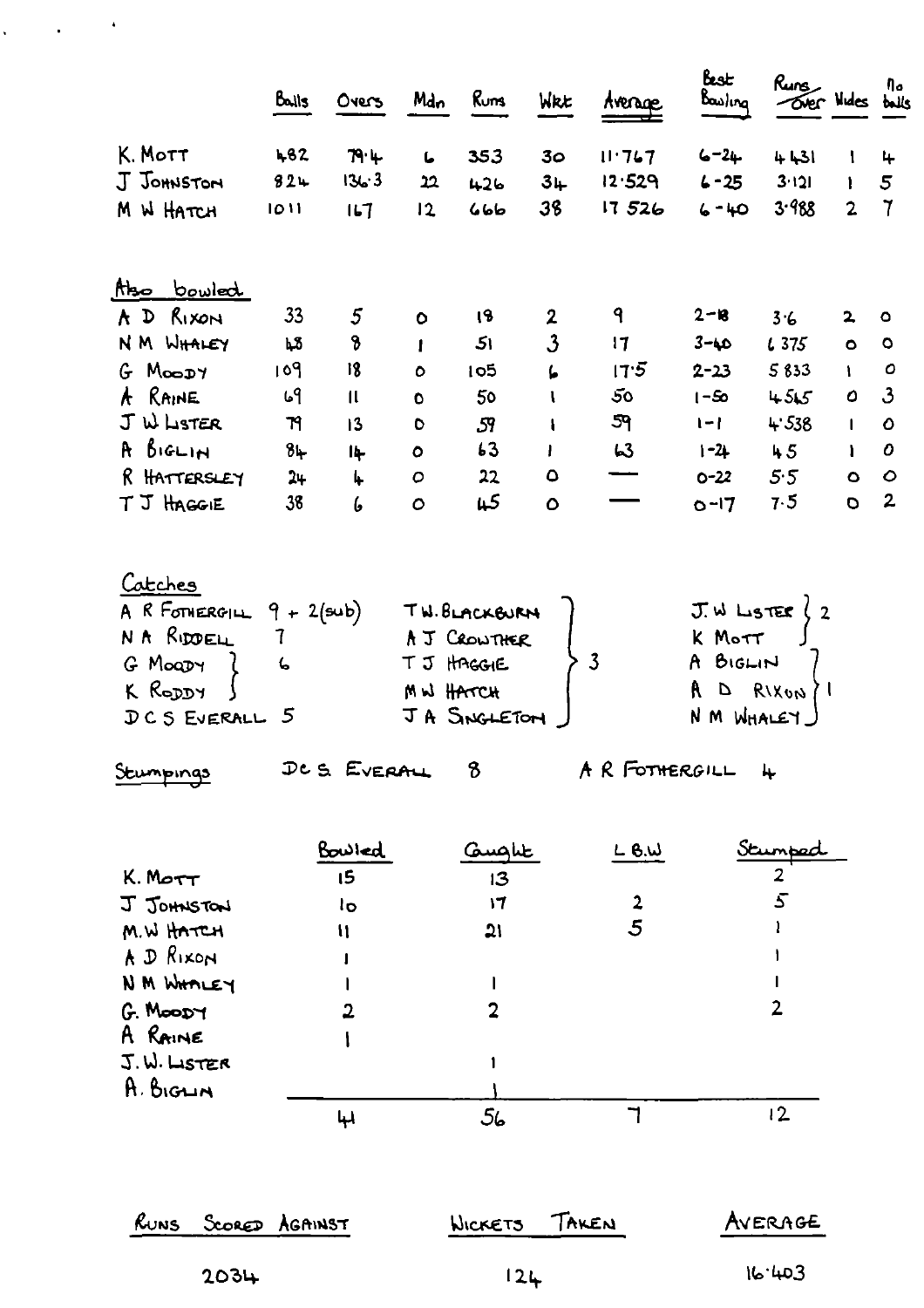### BATTING

| 100 <sub>5</sub> | J.W. LISTER<br>N. A. Ripper                                                                                                                                                                                                                                                                                                                                                                                                                                                   | $50$ off 63 balls<br>$H$ ALL $(h)$<br>NORMANDY<br>107<br>36<br>$\text{H}\text{R}\text{L}\text{L}$ $(\text{h})$<br>V NORMANBY<br>100 <sup>2</sup>                                                                                                                                                                                                                                                                                                                                                                                                                                                                                                                                                                                                                                                                                                                                                                                                                                                                                                                                                                                                                                                                                                                                                                                                                                            | 100 off 114<br>71                                                                                                                                                                               |
|------------------|-------------------------------------------------------------------------------------------------------------------------------------------------------------------------------------------------------------------------------------------------------------------------------------------------------------------------------------------------------------------------------------------------------------------------------------------------------------------------------|---------------------------------------------------------------------------------------------------------------------------------------------------------------------------------------------------------------------------------------------------------------------------------------------------------------------------------------------------------------------------------------------------------------------------------------------------------------------------------------------------------------------------------------------------------------------------------------------------------------------------------------------------------------------------------------------------------------------------------------------------------------------------------------------------------------------------------------------------------------------------------------------------------------------------------------------------------------------------------------------------------------------------------------------------------------------------------------------------------------------------------------------------------------------------------------------------------------------------------------------------------------------------------------------------------------------------------------------------------------------------------------------|-------------------------------------------------------------------------------------------------------------------------------------------------------------------------------------------------|
| 50s              | T.J HAGGIE<br>J.W. LISTER<br>J. H. LISTER<br>N. A. RIDELL<br>$T.5.$ Hoggie<br>J.W. LISTER<br>J. N. LISTER<br>$J.W.$ Lister<br>N.A. RIDDELL<br>J.W. LISTER<br>T.J. HAGGIE<br>A.R. FOTHERGILL<br>J. W. LISTER<br>T.J. HACGIG<br>J.W. LISTER<br>J.A. SINGLETON<br>J.A. SINGLETON<br>T.J. HAGGIE<br>J.W. LISTER<br>J. W. LISTER<br>$N. A.$ Rigger $\perp$<br>J.W. LISTER<br>N. R. RIDELL<br>T.J. HAGGIE<br>S. W. CROWTHER<br>A.R. FOTHERGILL<br>J.A. SINGLETON<br>J. A. SINGLETON | $50$ off $65$ balls<br>$\left(\downarrow\right)$<br><b>SALTBURN</b><br>97<br>$\left( \mathcal{L}\right)$<br>HARTLEPOOL<br>73<br>v<br>_አ)<br>NORTHALLERTON<br>72 -<br>$\blacktriangledown$<br>(م)<br>BISHOP AUCKLAND<br>70<br>v.<br>$\left(\mathsf{L}\right)$<br>$68*$<br>STATHONIA<br>V.<br>$(\bullet)$<br>THORNABY<br>$\overline{18}$<br>v.<br>$\left\langle \cdot \right\rangle$<br>MANSFORTH<br>ເ໗‴<br><b>V</b><br>$\left[ \bullet \right]$<br>HARTLEPOOL<br>65<br>v<br>$\left( \bullet \right)$<br>NORTON<br>لبامأ<br>v<br>$\bm{\mu}$<br>SYNTHONIA<br>63<br>Y.<br>(R)<br>REDLAR<br>63<br><b>V</b><br>そ)<br>GUISBOROUGH<br>62<br><b>V</b><br>$\boldsymbol{a}$<br>REDLAR<br>L2<br>V.<br><u>L)</u><br>HARTLEPOOL<br>V<br>0ما<br>$\sigma$<br>MIDDLESOROUGH<br>S<br>Y.<br>$\mathcal{L}$ )<br>$59^{\circ}$<br>MARSKE<br>$\sqrt{ }$<br>(م)<br>(م)<br>NORTON<br>59<br>$\overline{\mathbf{V}}$<br>REDCAR<br>58<br><b>V</b><br>56<br>$[$ neut $)$<br>THRSK<br>$\mathbf v$<br>$\left( \rho \right)$<br>CROOK<br>$55^{\circ}$<br><b>V</b><br>(a)<br>NORTHRILERTON<br>5 <sub>k</sub><br><b>V</b><br>$\left( \bullet \right)$<br>SYNTHONIA<br>$53^T$<br>V.<br>$\omega$<br>MIDDLESBROUGH<br>53<br>$\mathbf{V}$<br>(م)<br>STOCKTON<br>52<br>Y<br>a.,<br>NORTON<br>V<br>52<br>$\epsilon$<br>SYNTHONIA<br>51<br><b>V</b><br>R.K.<br>51<br>v.<br>$(\mathcal{L})$<br>NORTHALLERTON<br><b>So</b><br><b>V</b> | 114<br>107<br>114<br>102<br>106<br>$\mathcal{L}$<br>59<br>54<br>54<br>75<br>59<br>جاما<br>66<br> 2 <br>$\mathbf{W}$<br>မ<br>79<br>70<br>60<br>50<br>2بناا<br>87<br>71<br>88<br>ما 5<br>56<br>90 |
| FASTEST          | 50                                                                                                                                                                                                                                                                                                                                                                                                                                                                            | N.A. RIDDELL & NORMANSY HALL (2)                                                                                                                                                                                                                                                                                                                                                                                                                                                                                                                                                                                                                                                                                                                                                                                                                                                                                                                                                                                                                                                                                                                                                                                                                                                                                                                                                            | $38$ balls<br>off                                                                                                                                                                               |

 $\label{eq:2} \mathcal{L}(\mathcal{A}) = \mathcal{L}(\mathcal{A}) = \mathcal{L}(\mathcal{A})$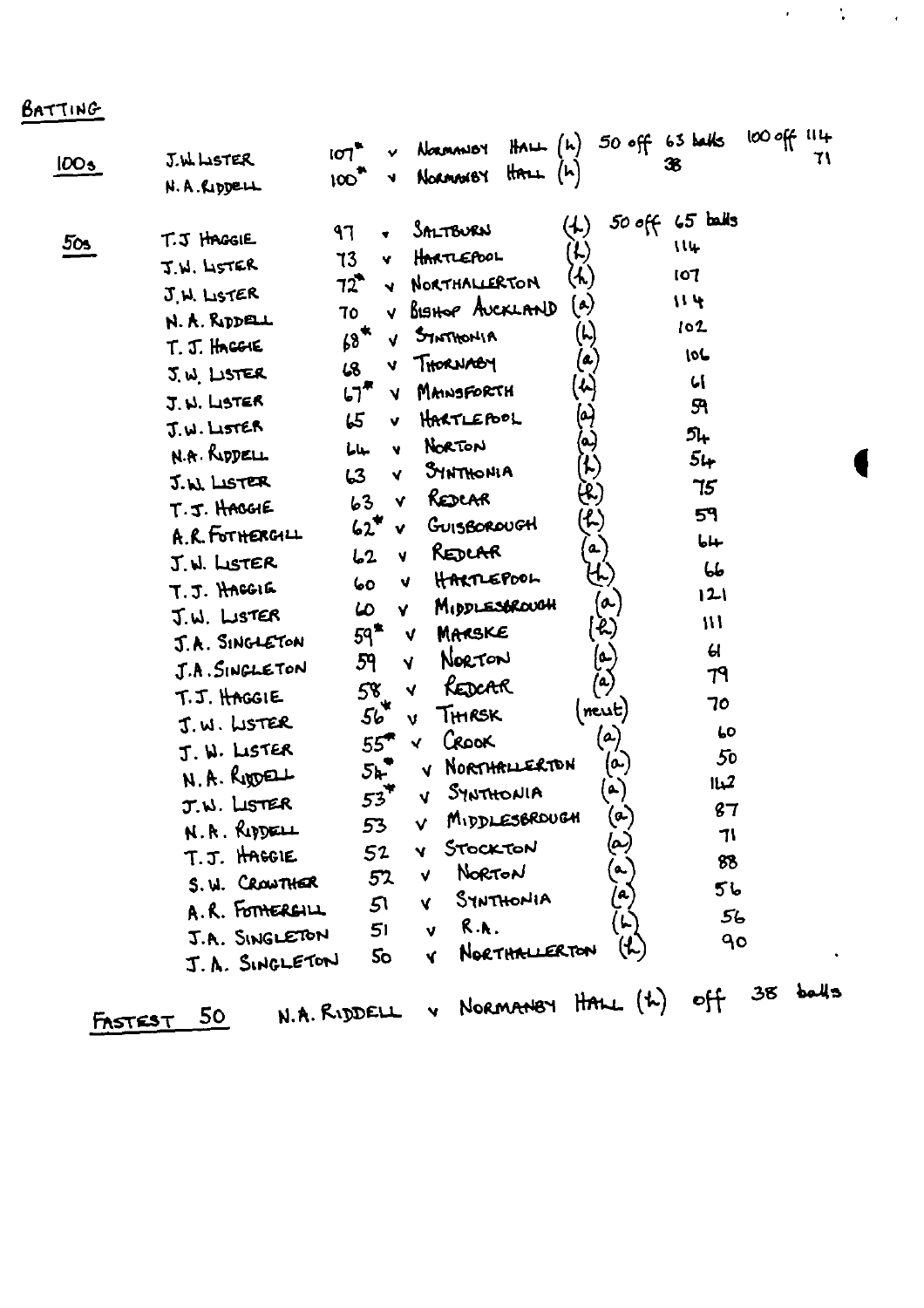### LEAGUE

 $\frac{1}{2} \left( \frac{1}{2} \right) \left( \frac{1}{2} \right) \left( \frac{1}{2} \right)$ 

|                  | BOWLED | CAUCHT | L8. W. | STUMPED | <u>Runi</u><br>OUT |
|------------------|--------|--------|--------|---------|--------------------|
| J.W. LISTER      |        |        |        |         |                    |
| N.A. RIDDELL     |        |        |        |         |                    |
| T.J. HAGGIE      |        |        |        |         |                    |
| J.A. SINGLETON   | 3      |        |        |         |                    |
| T. W. BLACKBURN  |        |        |        |         |                    |
| K. RODDY         |        |        |        |         |                    |
| G. Moopy         |        |        |        |         |                    |
| D.C.S. EVERALL   |        |        |        |         |                    |
| S.W. CROWTHER    |        |        |        |         |                    |
| J. JOHNSTON      |        |        |        |         |                    |
| A. R. FOTHERGILL |        |        |        |         |                    |
| N.M. WHALEY      |        |        |        |         |                    |
| A. RAINE         |        |        |        |         |                    |
| K.D.Mort         |        |        |        |         | 2                  |
| A.D. RIXON       |        |        |        |         |                    |
| M.W. HATCH       |        |        |        |         |                    |
| A.J. MURPHY      |        |        |        |         |                    |
|                  | 46     | 73     | 17     |         | Ι2                 |

 $CuP$ </u>

|                 | BOWLED         | CAUGHT | L.S.W.         | STUMPED | <u>Run OUT</u>  |
|-----------------|----------------|--------|----------------|---------|-----------------|
| J.W. LISTER     | $\overline{2}$ |        |                |         | 2               |
| N.A. RIDDELL    | 5              |        |                |         |                 |
| T.J. HAGGIE     | ┡              |        |                |         |                 |
| A.R. FOTHERSILL |                |        |                |         |                 |
| T.W. BLACKBURN  | 3              |        |                |         |                 |
| J.A. SINGLETON  |                | 3      | $\overline{2}$ |         |                 |
| K. Roopy        |                |        |                |         |                 |
| G. Moatry       |                |        |                |         |                 |
| A.D. RIXON      |                |        |                |         |                 |
| D.C.S. EVERALL  |                |        |                |         |                 |
| T. DoBSON       |                |        |                |         |                 |
| A. BIGLIN       |                |        |                |         |                 |
| A.J. CROWTHER   |                |        |                |         |                 |
| K.D.MOTT        |                |        |                |         |                 |
| J. JOHNSTON     |                |        |                |         |                 |
| M.W. HATCH      |                |        |                |         |                 |
|                 | 30             | 42     |                | IO      | $5\overline{5}$ |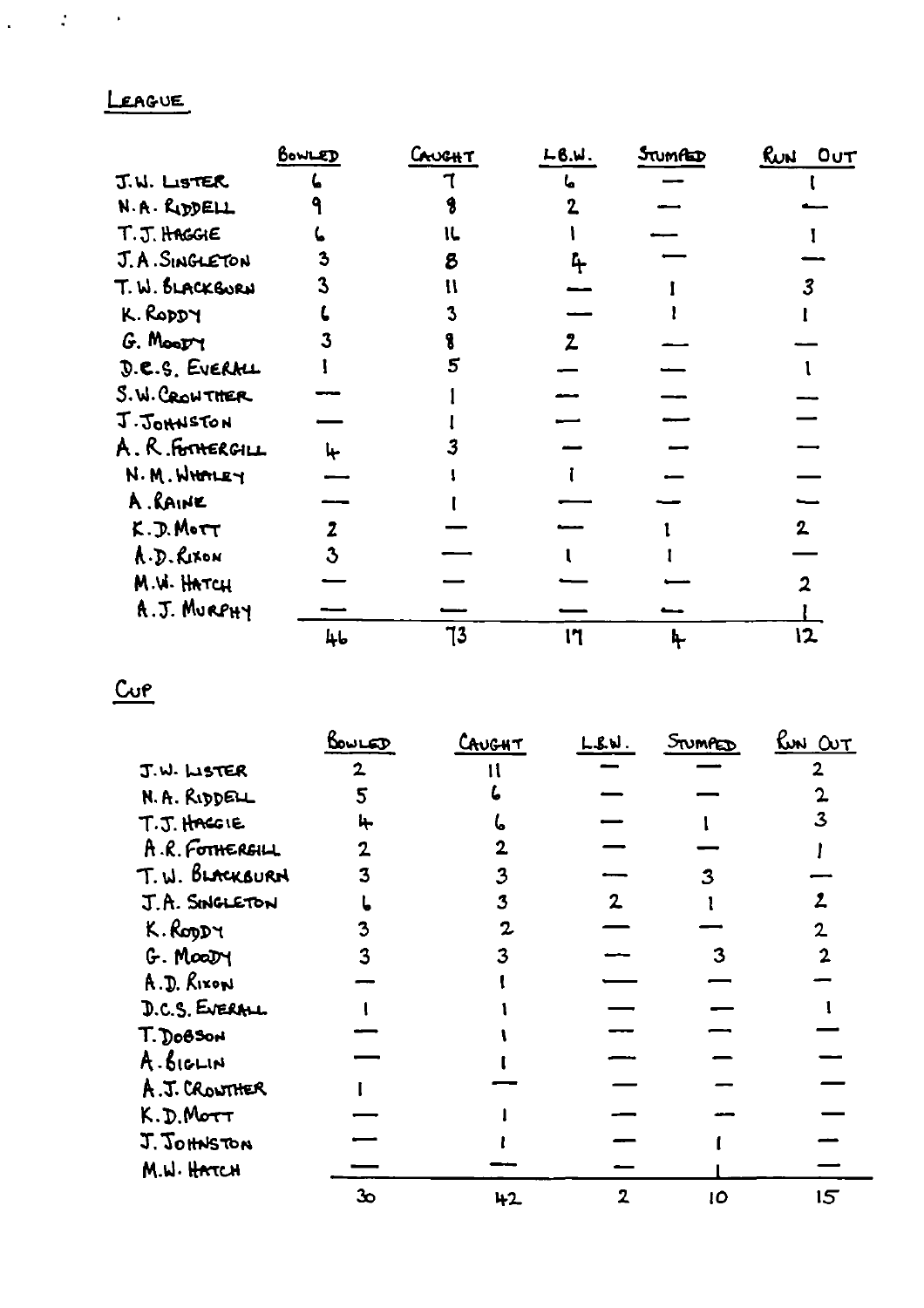## BOWLING

| WICKETS        | J. JOHNSTON                                                                                                                     | 7-40                                                                        | V                                            | <b>NORTON</b>                                                                                                | $\mathbf{A}$                                                                                         |
|----------------|---------------------------------------------------------------------------------------------------------------------------------|-----------------------------------------------------------------------------|----------------------------------------------|--------------------------------------------------------------------------------------------------------------|------------------------------------------------------------------------------------------------------|
|                | M.W. HATCH                                                                                                                      | $7 - 13$                                                                    | $\mathbf{v}$                                 | SYNTHONIA                                                                                                    | $\left( \bullet \right)$                                                                             |
|                | J.JOHNSTON                                                                                                                      | $7 - 4$                                                                     | v                                            | MARSE                                                                                                        | 'ん)                                                                                                  |
| WICKETS        | K.D. MOTT                                                                                                                       | $6 - 24$                                                                    | V                                            | CROOK                                                                                                        | (ما                                                                                                  |
|                | J.JOHNSTON                                                                                                                      | $6 - 25$                                                                    | ٧                                            | SEDGEFIELD                                                                                                   | $\mathbf{(t)}$                                                                                       |
|                | J.JOHNSTON                                                                                                                      | $6 - 30$                                                                    | $\overline{\mathsf{v}}$                      | HORDEN                                                                                                       | (neut)                                                                                               |
|                | $K.D.M$ ott                                                                                                                     | $6 - 32$                                                                    | Ÿ                                            | <b>BISHOP AUCKLAND</b>                                                                                       | (ھ)                                                                                                  |
|                | M.W. HATCH                                                                                                                      | $6 - 40$                                                                    | V                                            | EASING TON                                                                                                   | (1)                                                                                                  |
|                | J.JOHNSTON                                                                                                                      | $6 - 52$                                                                    | V                                            | black h <del>a</del> ll                                                                                      | (a)                                                                                                  |
| <b>WICKETS</b> | J. JOHNSTON<br>J. JOHNSTON<br>M.W. HATCH<br>M. W. HATCH<br>M. W. HATCH<br>M. W. HATCH<br>M.W. H <del>a</del> tch<br>M. W. HATCH | $5 - 15$<br>5-16<br>$5 - 23$<br>5-25<br>$5 - 36$<br>5-15<br>$5 - 66$<br>5-7 | Ÿ.<br><b>V</b><br>v<br>V<br>V<br>Y<br>¥<br>۷ | NORMANBY HALL<br>Bunckithu<br>HALL<br>NORMANBY<br>BLACKHALL<br>R.A.<br>THORNABY<br>STOCKTON<br>MIDDLESBROUGH | ん)<br>゚゙゙゚゚゚゚゚゚<br>′≁)<br>$\mathbf{L})$<br>$\mathbf{r}$<br>(၀.)<br>$\left( \mathbf{L}\right)$<br>(تە |

 $\mathcal{A}=\mathcal{A}^{\mathcal{A}}_{\mathcal{A}}$  ,  $\mathcal{A}$ 

1

# RESULTS

|         |            |         | <b>EAGUE</b> |              | CuP                     |     |              |            |
|---------|------------|---------|--------------|--------------|-------------------------|-----|--------------|------------|
|         |            |         | hlow         | 55هـا        | <b>DRAWN</b>            | Wow | <u>احمرا</u> | <u>IED</u> |
| BATTING | <b>IST</b> | Home    | $\mathbf 2$  | $\circ$      | $\overline{\mathbf{2}}$ | 3   | $\bullet$    |            |
|         |            | AWAY    | 3            | $\mathbf{z}$ | $\epsilon$              | 2   | 4            | $\circ$    |
|         |            | NEUTRAL |              |              |                         |     | $\circ$      | $\circ$    |
| BATTING | ್ರಾಗ       | Home    | 3            | $\bullet$    | ے                       | 3   |              | $\circ$    |
|         |            | Aum     | $\mathbf{2}$ | $\bullet$    |                         |     |              |            |
|         |            | NEUTRAL |              |              |                         |     |              | O          |
|         |            |         |              |              |                         |     |              |            |